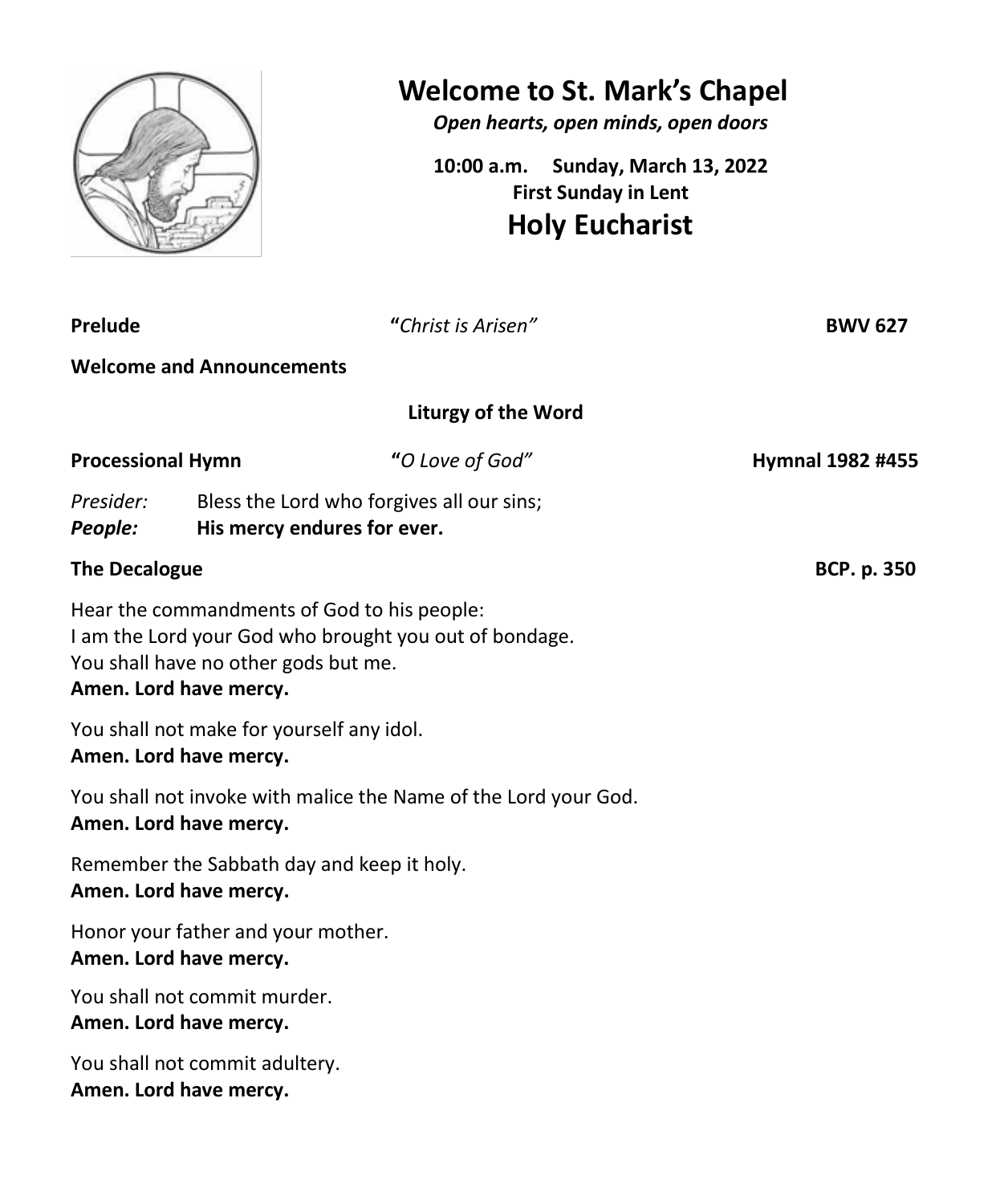You shall not steal. **Amen. Lord have mercy.**

You shall not be a false witness. **Amen. Lord have mercy.**

You shall not covet anything that belongs to your neighbor.

## **Amen. Lord have mercy.**

*Presider:* If we say that we have no sin, we deceive ourselves, and the truth is not in us. But if we confess our sins, God, who is faithful and just, will forgive our sins and cleanse us from all unrighteousness.

### **The Confession BCP, p. 352**

*Presider:* Let us confess our sins against God and our neighbor.

*People:* **Most merciful God, we confess that we have sinned against you in thought, word, and deed, by what we have done, and by what we have left undone. We have not loved you with our whole heart; we have not loved our neighbors as ourselves. We are truly sorry and we humbly repent. For the sake of your Son Jesus Christ, have mercy on us and forgive us; that we may delight in your will, and walk in your ways, to the glory of your Name. Amen**.

### **The Absolution BCP, p. 353**

*Presider:* Almighty God have mercy on you, forgive you all your sins through our Lord Jesus Christ, strengthen you in all goodness, and by the power of the Holy Spirit keep you in eternal life. **Amen.**

**Kyrie** (All standing) **Hymnal 1982 #S-91**

# **Collect of the Day**

Presider: The Lord be with you.

**People: And also with you.**

Presider: Let us pray.

**All**: O God, **whose glory it is always to have mercy: Be gracious to all who have gone astray from your ways, and bring them again with penitent hearts and steadfast faith to embrace and hold fast the unchangeable truth of your Word, Jesus Christ your Son; who with you and the Holy Spirit lives and reigns, one God, for ever and ever. Amen.**

The word of the Lord came to Abram in a vision, "Do not be afraid, Abram, I am your shield; your reward shall be very great." But Abram said, "O Lord God, what will you give me, for I continue childless, and the heir of my house is Eliezer of Damascus?" And Abram

**First Reading Genesis 15:1-12, 17-18**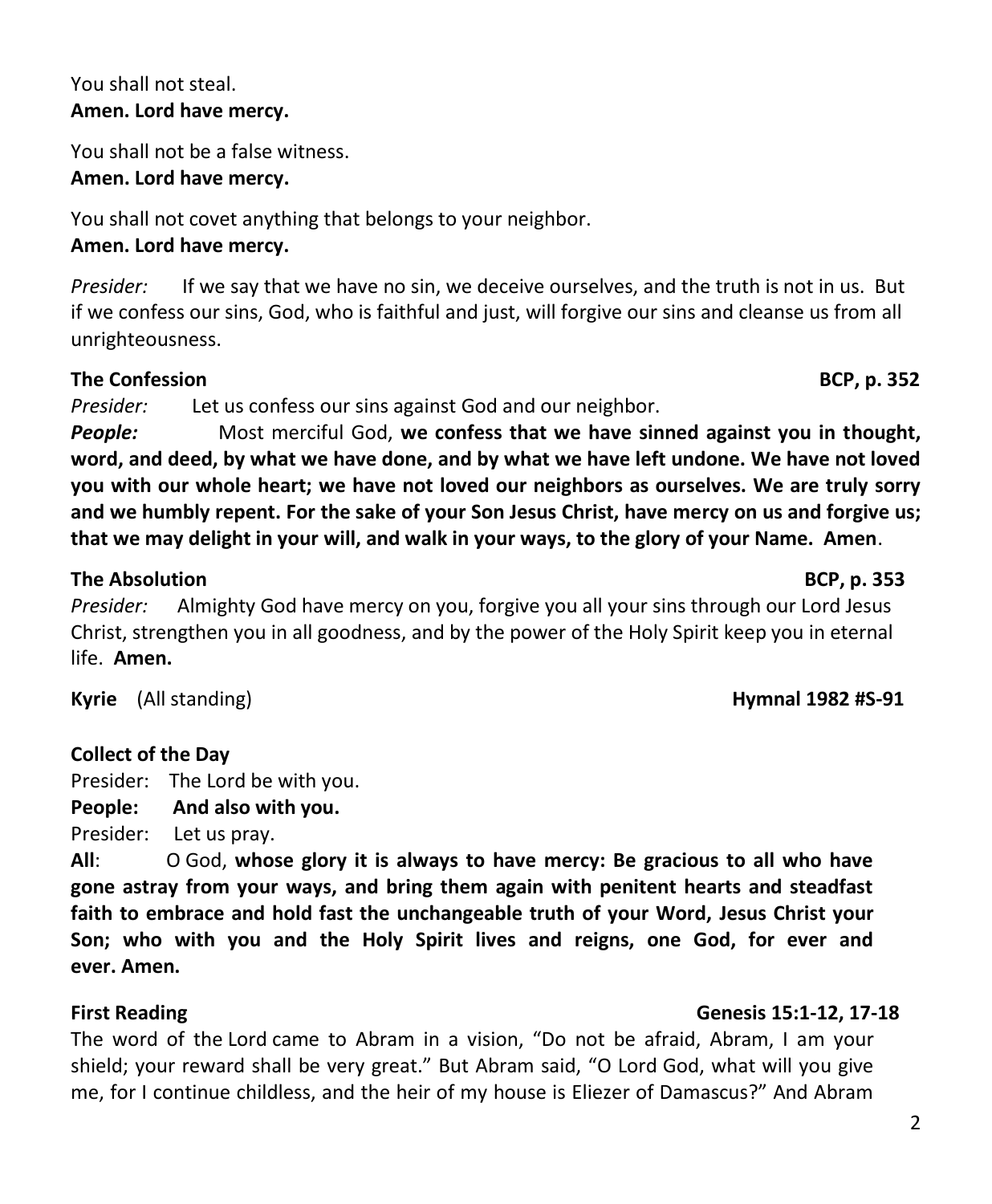said, "You have given me no offspring, and so a slave born in my house is to be my heir." But the word of the Lord came to him, "This man shall not be your heir; no one but your very own issue shall be your heir." He brought him outside and said, "Look toward heaven and count the stars, if you are able to count them." Then he said to him, "So shall your descendants be." And he believed the Lord; and the Lord reckoned it to him as righteousness. Then he said to him, "I am the Lord who brought you from Ur of the Chaldeans, to give you this land to possess." But he said, "O Lord God, how am I to know that I shall possess it?" He said to him, "Bring me a heifer three years old, a female goat three years old, a ram three years old, a turtledove, and a young pigeon." He brought him all these and cut them in two, laying each half over against the other; but he did not cut the birds in two. And when birds of prey came down on the carcasses, Abram drove them away. As the sun was going down, a deep sleep fell upon Abram, and a deep and terrifying darkness descended upon him. When the sun had gone down and it was dark, a smoking fire pot and a flaming torch passed between these pieces. On that day the Lord made a covenant with Abram, saying, "To your descendants I give this land, from the river of Egypt to the great river, the river Euphrates."

Reader: The Word of the Lord. **People: Thanks be to God.**

#### **Psalm 27** *Dominus illuminatio* **BCP, Page 617**



### R.

<sup>1</sup>God is my light and my salvation; whom shall I fear? God is the stronghold of my life; of whom shall I be afraid?

<sup>2</sup>When evildoers assail me to devour  $my$  flesh  $$ my adversaries and foes - they

shall stumble and fall.

Though an army encamp against me, my heart shall not fear. Though war rise up against me, yet I will be confident.

<sup>4</sup>One thing I asked of God, that will I seek after:

to live in the house of God all the days of my life, R

to behold the beauty of God, and to inquire in God's temple.

<sup>5</sup>For God will hide me in God's shelter in the day of trouble;

God will conceal me under the cover of God's tent; God will set me high on a rock.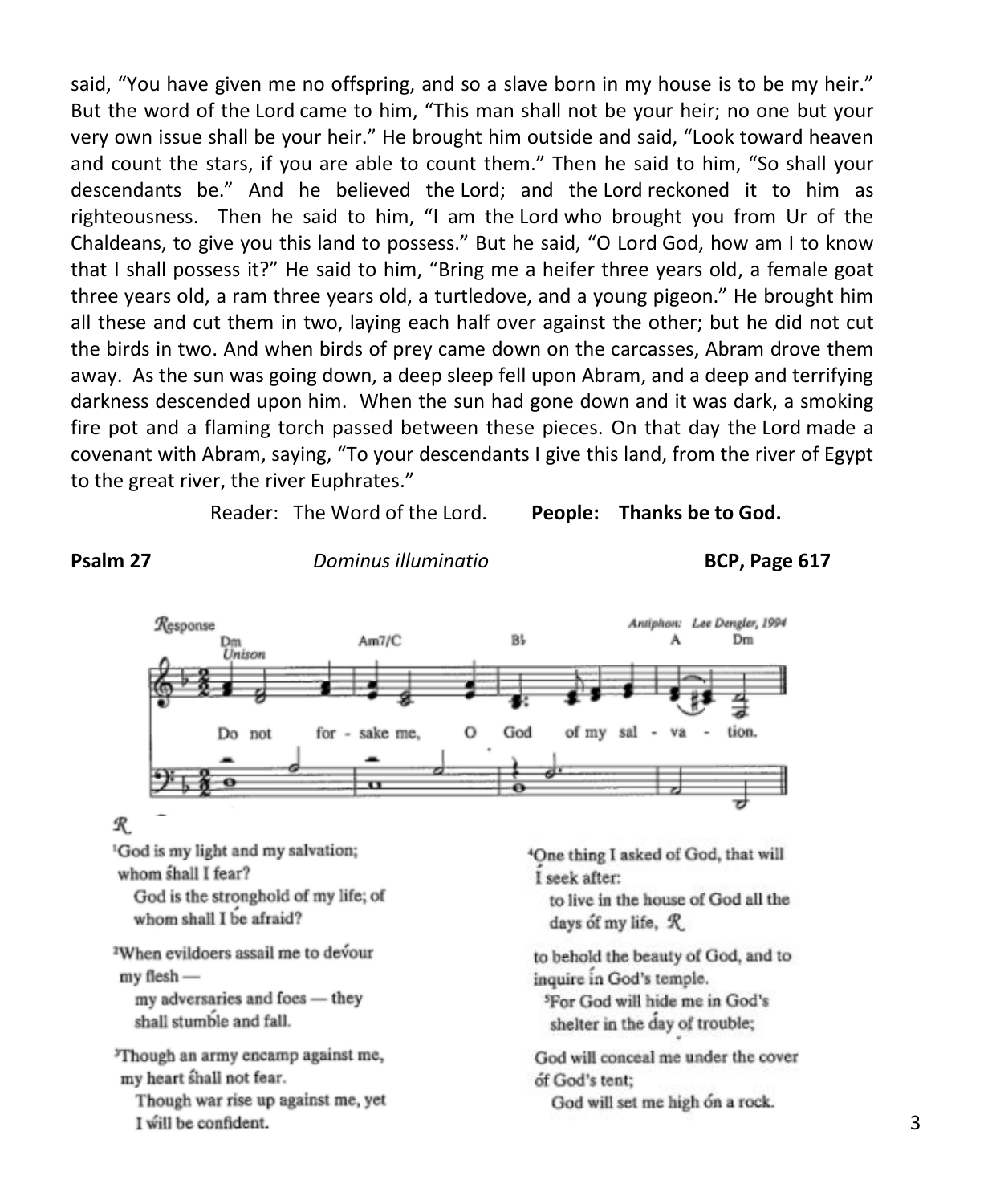Now my head is lifted up above my enemies áll around me, and I will offer in God's tent sacrifices with shouts of joy; I will sing and make melody to God. 'Hear, O God, when I cry aloud, be gracious to me and answer me!  $R$ <sup>8</sup>"Come," my heart says, "seek God's face!" Your face, O God, do I seek. 'Do not hide your face from me.

Do not turn your servant away in anger, you who have been my help.

Do not cast me off, do not forsake me,

O God of my salvation!

<sup>10</sup>If my father and mother forsake me, God will take me up. R

<sup>11</sup>Teach me your way, O God, and lead me on a level path because of my enemies.

<sup>12</sup>Do not give me up to the will of my adversaries, for false witnesses have riśen against me, and they are breathing out violence.

<sup>13</sup>I believe that I shall see the goodness of God in the land of the living.

<sup>14</sup>Wait for God, be strong: let your heart take courage, wait for God! R Epiphany 3 [3] A vs. 1, 4-9.

**Second Reading Second Reading Philippians 3:17-4:1** 

Brothers and sisters, join in imitating me, and observe those who live according to the example you have in us. For many live as enemies of the cross of Christ; I have often told you of them, and now I tell you even with tears. Their end is destruction; their god is the belly; and their glory is in their shame; their minds are set on earthly things. But our citizenship is in heaven, and it is from there that we are expecting a Savior, the Lord Jesus Christ. He will transform the body of our humiliation that it may be conformed to the body of his glory, by the power that also enables him to make all things subject to himself. Therefore, my brothers and sisters, whom I love and long for, my joy and crown, stand firm in the Lord in this way, my beloved.

Reader: The Word of the Lord. **People: Thanks be to God.**

**Gradual Hymn** *"Blessed Jesus at Thy Word"* **Hymnal 1982 v.1 & 3 440**

### **Holy Gospel Luke 13:31-35**

# Priest: The Holy Gospel of our Lord Jesus Christ according to Luke.

# **People: Glory be to thee, O Lord.**

Some Pharisees came and said to Jesus, "Get away from here, for Herod wants to kill you." He said to them, "Go and tell that fox for me, 'Listen, I am casting out demons and performing cures today and tomorrow, and on the third day I finish my work. Yet today, tomorrow, and the next day I must be on my way, because it is impossible for a prophet to be killed outside of Jerusalem.' Jerusalem, Jerusalem, the city that kills the prophets and stones those who are sent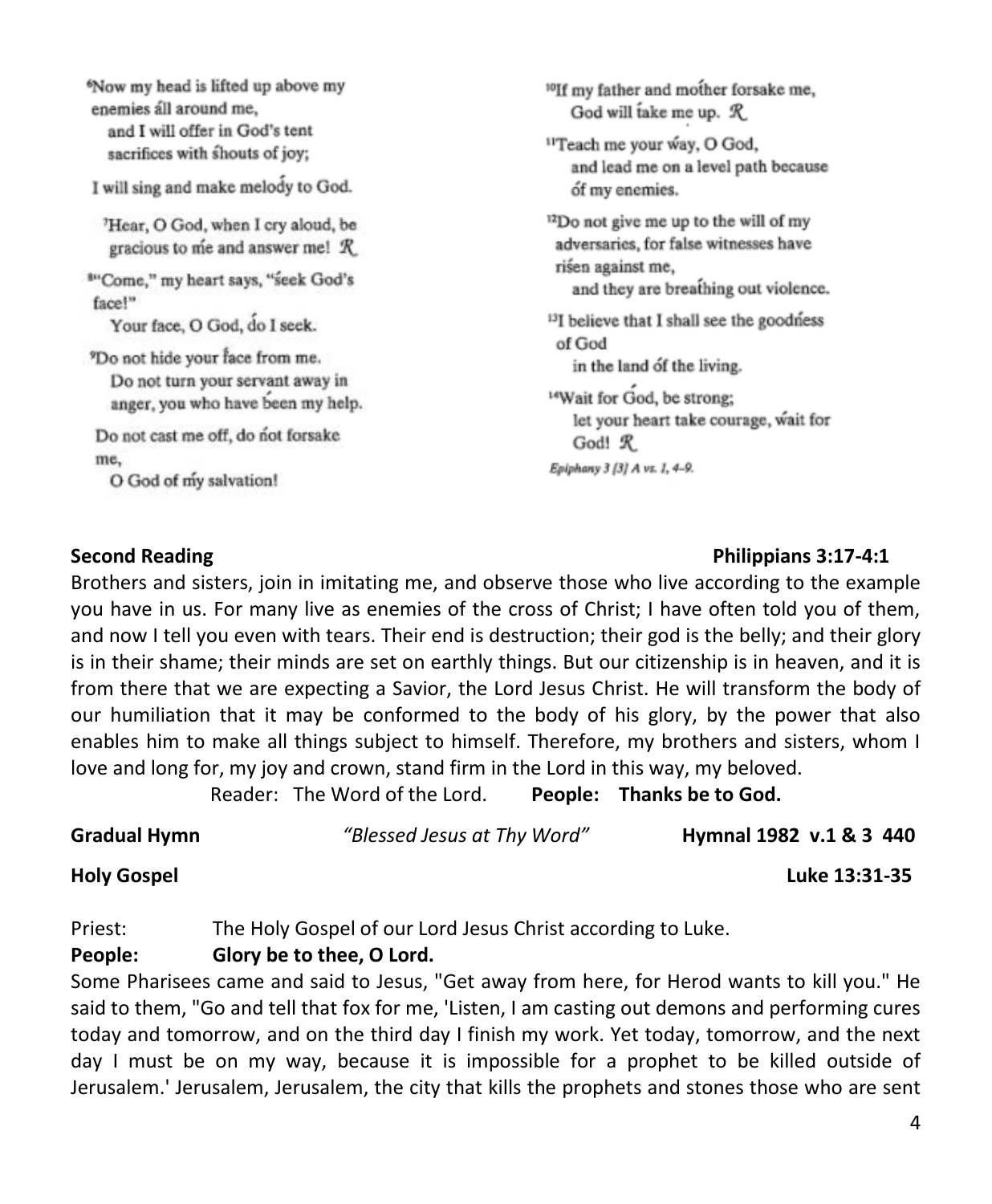to it! How often have I desired to gather your children together as a hen gathers her brood under her wings, and you were not willing! See, your house is left to you. And I tell you, you will not see me until the time comes when you say, 'Blessed is the one who comes in the name of the Lord.'"

Presider: The Gospel of the Lord. **People: Praise be to thee, O Christ.**

# **Sermon The Rev. Brian D. Blayer**

### **The Nicene Creed BCP, p. 358 BCP, p. 358**

*All:*We believe in one God, **the Father, the Almighty, maker of heaven and earth, of all that is seen and unseen. We believe in one Lord, Jesus Christ, the only Son of God, eternally begotten of the Father, God from God, Light from Light, true God from true God, begotten, not made, of one being with the Father. Through him all things were made. For us and for our salvation he came down from heaven: by the power of the Holy Spirit, he became incarnate from the Virgin Mary, and was made man. For our sake he was crucified under Pontius Pilate; he suffered death and was buried. On the third day he rose again in accordance with the Scriptures; he ascended into heaven and is seated at the right hand of the Father. He will come again in glory to judge the living and the dead, and his kingdom will have no end. We believe in the Holy Spirit, the Lord, the giver of life, who proceeds from the Father and the Son. With the Father and the Son he is worshiped and glorified. He has spoken through the Prophets. We believe in one holy catholic and apostolic Church. We acknowledge one baptism for the forgiveness of sins. We look for the resurrection of the dead, and the life of the world to come. Amen.**

**Prayers of the People** (All standing)

With all our heart and all our mind, we pray:

*People:* **Make us instruments of your peace.**

For the peace of the world, that a spirit of respect and forbearance may grow among nations and peoples, we pray:

### *People:* **Where there is hatred, let us sow love.**

For our enemies and those who wish us harm, and for all whom we have injured or offended, we pray:

# *People:* **Where there is injury, let us sow pardon.**

For all who fear God and believe in you, O Christ, that our divisions may cease and all may be one as you and the Father are one, we pray:

*People:* **Where there is discord, let us sow union.**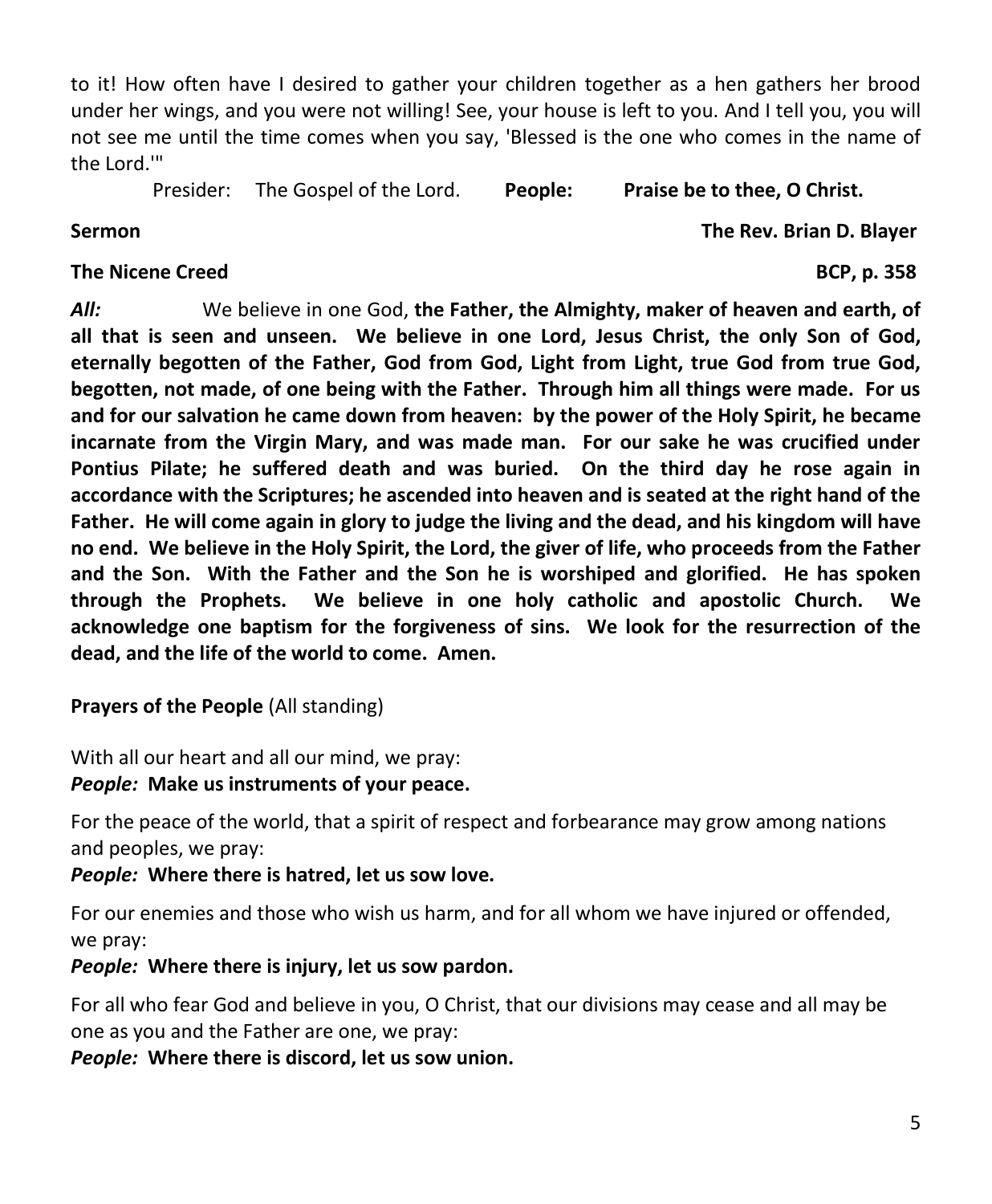For those who do not yet believe, for those who have lost their faith, and those in despair and darkness that they may receive the light of the faith, we pray:

## *People:* **Where there is doubt, let us sow faith.**

For the poor, the persecuted, the sick, and those who have asked of our prayers: Joan, Carol, Mia, Zoma, Gloria, Rich, Janet, John Paul and all those we may now mention, either silently or aloud\_\_\_\_\_\_\_\_\_\_\_\_\_\_, and for all who suffer and those who are in danger; that they may be relieved and protected, we pray:

### *People:* **Where there is despair, let us sow light.**

For those who have died, especially Leonard, and those who are grieving, and any we now mention silently or aloud and  $\sim$  , may they be comforted finding courage and hope in this time, we pray:

*People:* **Where there is sadness, let us sow joy.**

Silence

Intercessor: Loving God:

**People: Grant that we may not so much seek to be consoled as to console; to be understood as to understand; to be loved as to love. For it is in giving that we receive; it is in pardoning that we are pardoned; and it is in dying that we are born to eternal life. Amen.**

#### **Peace**

*Presider:* The peace of the Lord be always with you. **People: And also with you.** 

### **Holy Communion**

| <b>Offertory Hymn</b>       |                       | "The King of Love My Shepherd Is"<br><b>Hymnal 1982 #487</b> |
|-----------------------------|-----------------------|--------------------------------------------------------------|
| <b>Eucharistic Prayer 2</b> |                       | From Enriching Our Worship                                   |
| Celebrant                   | The Lord be with you. | People And also with you.                                    |
| Celebrant                   | Lift up your hearts.  | People We lift them to the Lord.                             |

*Celebrant* Let us give thanks to the Lord our God.

*People* **It is right to give God thanks and praise.** 

We praise you and we bless you, holy and gracious God, source of life abundant. From before time you made ready the creation. Your Spirit moved over the deep and brought all things into being: sun, moon, and stars; earth, winds, and waters; and every living thing. You made us in your image, and taught us to walk in your ways. But we rebelled against you, and wandered far away; and yet, as a mother cares for her children, you would not forget us. Time and again you called us to live in the fullness of your love. And so this day we join with Saints and Angels in the chorus of praise that rings through eternity, lifting our voices to magnify you as we sing: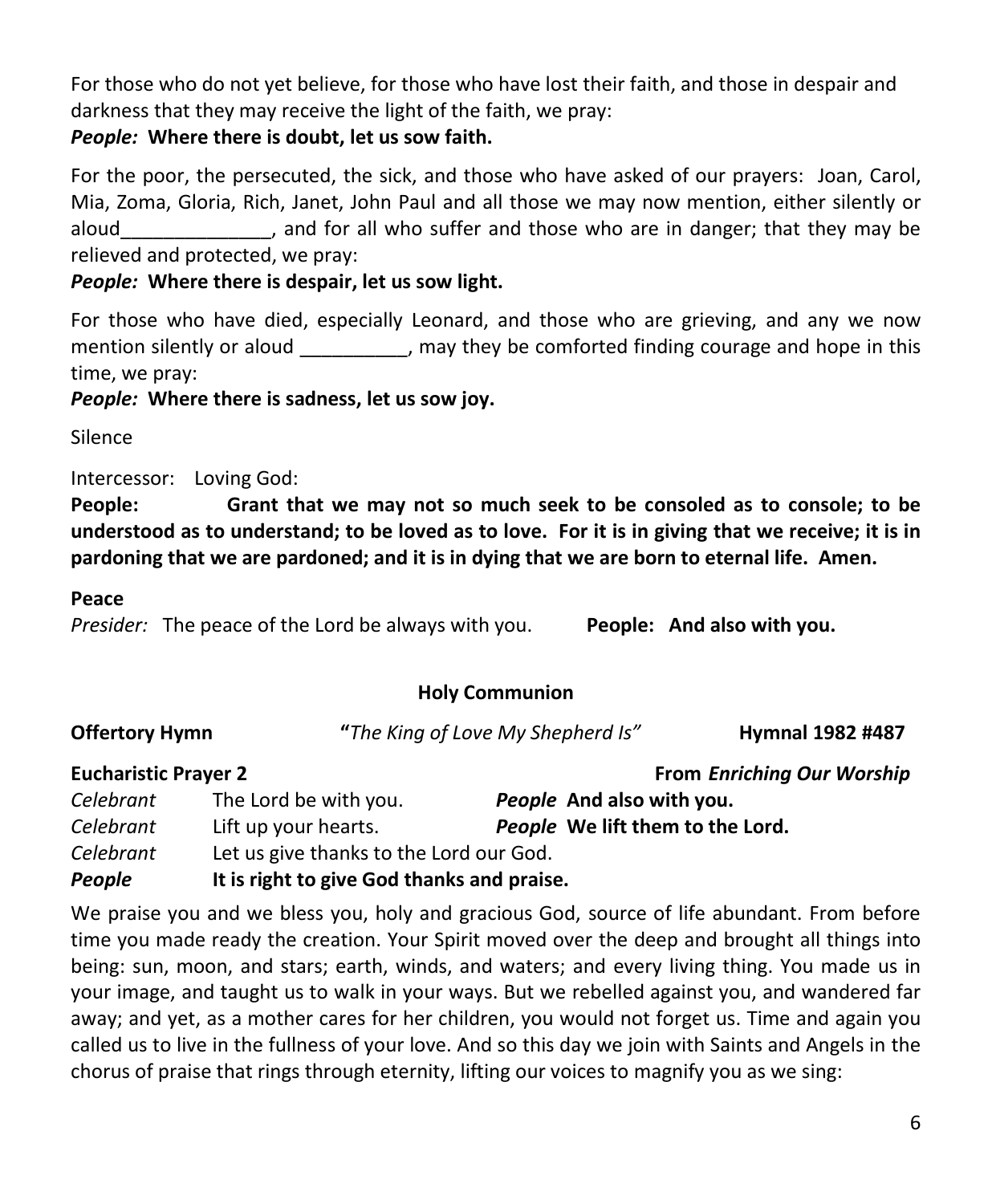#### **Sanctus Hymnal 1982 #S- 124**

Glory and honor and praise to you, holy and living God. To deliver us from the power of sin and death and to reveal the riches of your grace, you looked with favor upon Mary, your willing servant, that she might conceive and bear a son, Jesus the holy child of God. Living among us, Jesus loved us. He broke bread with outcasts and sinners, healed the sick, and proclaimed good news to the poor. He yearned to draw all the world to himself yet we were heedless of his call to walk in love. Then, the time came for him to complete upon the cross the sacrifice of his life, and to be glorified by you. On the night before he died for us, Jesus was at table with his friends. He took bread, gave thanks to you, broke it, and gave it to them, and said: "Take, eat: This is my Body, which is given for you. Do this for the remembrance of me." As supper was ending, Jesus took the cup of wine. Again, he gave thanks to you, gave it to them, and said: "Drink this, all of you: This is my Blood of the new Covenant, which is poured out for you and for all for the forgiveness of sins. Whenever you drink it, do this for the remembrance of me." Now gathered at your table, O God of all creation, and remembering Christ, crucified and risen, who was and is and is to come, we offer to you our gifts of bread and wine, and ourselves, a living sacrifice. Pour out your Spirit upon these gifts that they may be the Body and Blood of Christ. Breathe your Spirit over the whole earth and make us your new creation, the Body of Christ given for the world you have made. In the fullness of time bring us, with Mark, Mary and all your saints, from every tribe and language and people and nation, to feast at the banquet prepared from the foundation of the world. Through Christ and with Christ and in Christ, in the unity of the Holy Spirit, to you be honor, glory, and praise, for ever and ever. **Amen.**

As our Savior Christ has taught us, we now pray,

**All:** Our Father, **who art in heaven, hallowed be thy Name, thy kingdom come, thy will be done, on earth as it is in heaven. Give us this day our daily bread. And forgive us our trespasses as we forgive those who trespass against us. And lead us not into temptation, but deliver us from evil. For thine is the kingdom, and the power, and the glory, for ever and ever. Amen.**

### **Breaking of the Bread**

*Presider:* Christ our Passover is sacrificed for us; *All:* **Therefore let us keep the feast.**

Agnus Dei **Hymnal 1982 #S-161** 

*Presider:* The Gifts of God for the people of God.